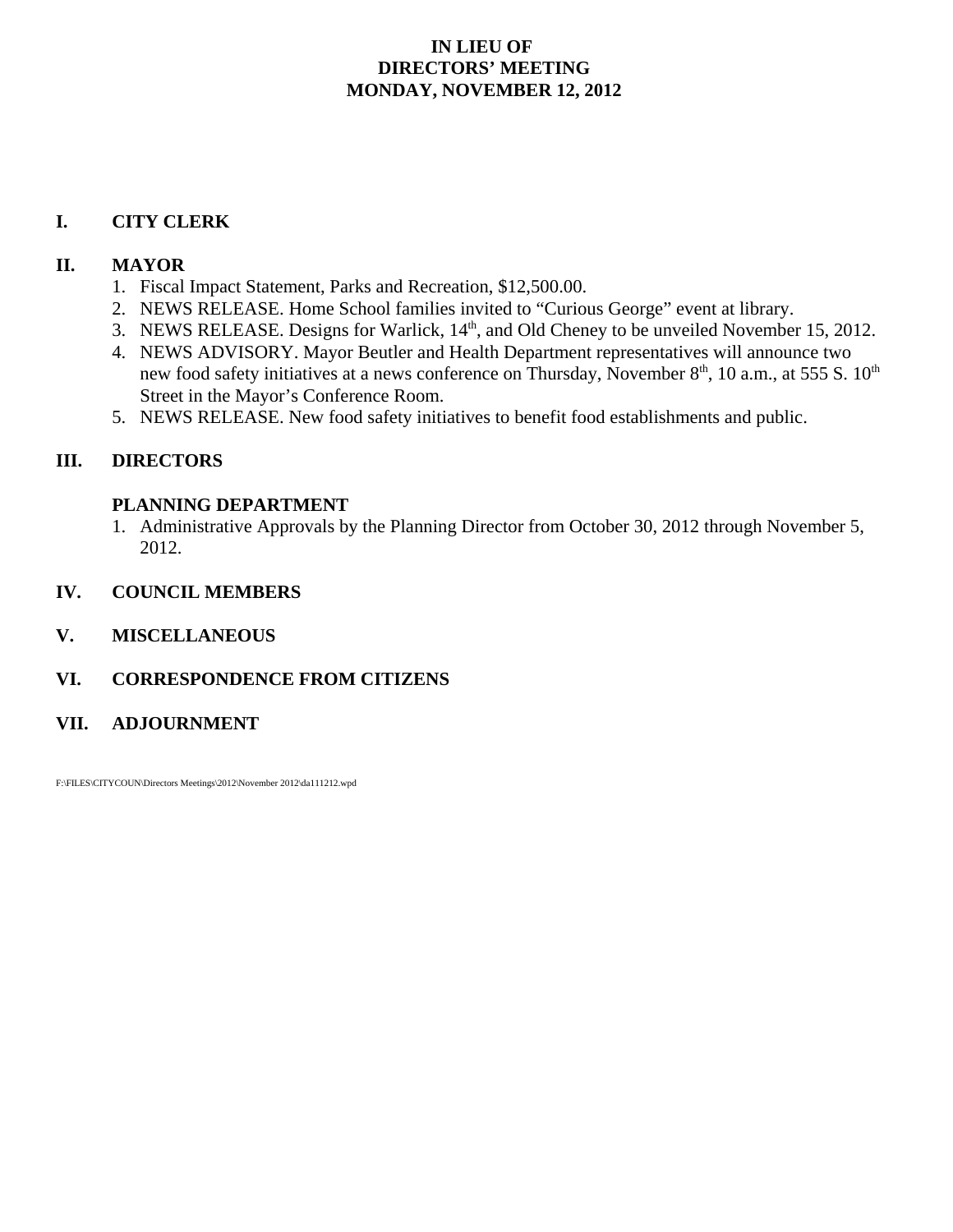### FISCAL IMPACT STATEMENT

**RECEIVED** 

DEPARTMENT/DIVISION: Parks & Rec.

DATE: Oct. 3, 2012

OCT 05 2012 **MAYORS OFFICE** 

NEED

Federal regulations are necessitating that sensors in irrigation systems at Mahoney & Pioneers Golf Courses be replaced in order to utilize a different radio frequency. We would like to transfer funds from the Golf Fund operating budget to the Golf Course Irrigation Sys. Repair & Replacement CIP project to supplement funds available in the CIP. The total project cost is estimated to be \$20,000.

| FUTURE                                                     | $\Box$ Ongoing                                                  |                     |                               |  |
|------------------------------------------------------------|-----------------------------------------------------------------|---------------------|-------------------------------|--|
| IMPACT:                                                    | X Limited<br>Projected Completion Date                          |                     |                               |  |
|                                                            | <b>REVENUES GENERATED - NA</b>                                  | LEGISLATIVE CHANGES |                               |  |
|                                                            |                                                                 | City                | $Yes \nightharpoonup$<br>No X |  |
|                                                            |                                                                 | County              | $Yes \Box$<br>No X            |  |
|                                                            |                                                                 | State               | $Yes \Box$<br>No X            |  |
|                                                            |                                                                 | Current             | Next                          |  |
|                                                            | <b>IMPACT</b>                                                   | Fiscal Year         | <b>Fiscal Year</b>            |  |
|                                                            |                                                                 |                     | Annualized                    |  |
|                                                            | PERSONNEL (full time equivalents)                               |                     |                               |  |
|                                                            |                                                                 |                     |                               |  |
| PERSONNEL (cost) business unit:<br>object code description |                                                                 |                     |                               |  |
|                                                            |                                                                 |                     |                               |  |
|                                                            |                                                                 |                     |                               |  |
| SUPPLIES business unit:                                    |                                                                 |                     |                               |  |
| object code description                                    |                                                                 |                     |                               |  |
|                                                            |                                                                 |                     |                               |  |
|                                                            |                                                                 |                     |                               |  |
| OTHER SERVICES & CHARGES business unit:                    |                                                                 |                     |                               |  |
| object code description                                    |                                                                 |                     |                               |  |
|                                                            |                                                                 |                     |                               |  |
|                                                            |                                                                 |                     |                               |  |
| object code description                                    | EQUIPMENT business unit: 409447 – Golf Course Irrig. Sys. R & R | $+ $12,500$         |                               |  |
|                                                            |                                                                 |                     |                               |  |
|                                                            |                                                                 |                     |                               |  |
| TOTAL EXPENDITURES                                         |                                                                 |                     |                               |  |
|                                                            |                                                                 |                     |                               |  |
| <b>SOURCE OF</b><br><b>REVENUES</b>                        | 09013.0070                                                      | 42,500              |                               |  |
| <b>DIRECTOR</b>                                            | MSOr<br><b>DATE</b>                                             |                     |                               |  |
|                                                            |                                                                 |                     |                               |  |
|                                                            |                                                                 |                     |                               |  |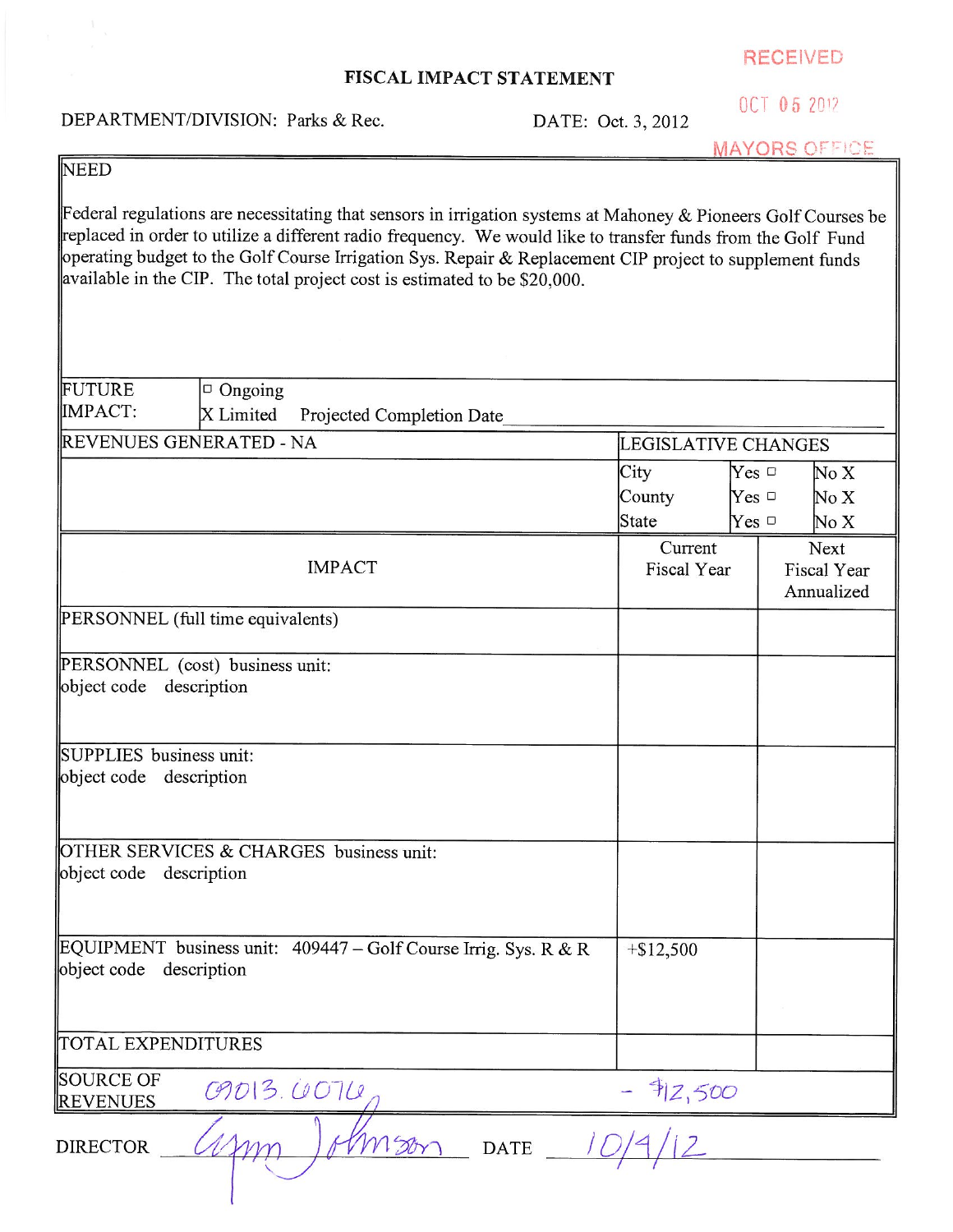| FINANCE DEPARTMENT COMMENTS                                   | Availability of Appropriations: Yes ∜ No □<br><b>BUDGET OFFICER</b><br>PURCHASING AGENT |
|---------------------------------------------------------------|-----------------------------------------------------------------------------------------|
|                                                               |                                                                                         |
| <b>FINANCE DIRECTOR</b>                                       | <b>DATE</b>                                                                             |
|                                                               |                                                                                         |
| <b>MAYOR</b><br>APPROVED: Yes $\Box$ No $\Box$<br><b>DATE</b> |                                                                                         |

#### WHEN TO USE FISCAL IMPACT STATEMENT

- 1. Requesting transfer of operating appropriations.
- $2.$ Requesting increase in personnel (full time equivalents) appropriations.
- $3.$ Requesting transfer of capital improvement appropriations.
- 4. Requesting operational change not authorized during the budget process.
- 5. Requesting appropriations based on receipt of additional funds from outside sources.
- 6. Requesting use of Contingency funds.

#### HOW TO USE FISCAL IMPACT STATEMENT

- NEED: There should be a detailed explanation of why a change to the previously approved budget is necessary. If the change will have any impact beyond the current fiscal year, it should also be noted.
- FUTURE IMPACT: One of the boxes should be checked. An example of an item with ongoing impact would be a request for additional fte authorization that will also be requested in upcoming budgets. This would necessitate filling out the "Next Fiscal Year Annualized" column. An example of an item with limited impact would be asking for authorization to use salary savings for the one time purchase of equipment. If "Projected Completion Date" applies, please fill in.
- **REVENUES GENERATED:** Please note if the request will affect current and future revenues.
- LEGISLATIVE CHANGES: These boxes should be marked yes or no. Some of the actions this form is used for (transfer of capital improvement appropriations, Contingency Funds) require a City Council ordinance.
- **PERSONNEL** (full time equivalents): Please note the number of fte's the request involves, if applicable.
- PERSONNEL (cost), SUPPLIES, OTHER SERVICES AND CHARGES, EQUIPMENT: All entries in these boxes must have the business unit, object code, and object code description along with the dollar amount. Negative amounts must be indicated by brackets.
- TOTAL EXPENDITURES: This box should contain the sum of the dollar amounts in the various expenditure categories.
- SOURCE OF REVENUES: This box should contain the name of the fund the action is required for.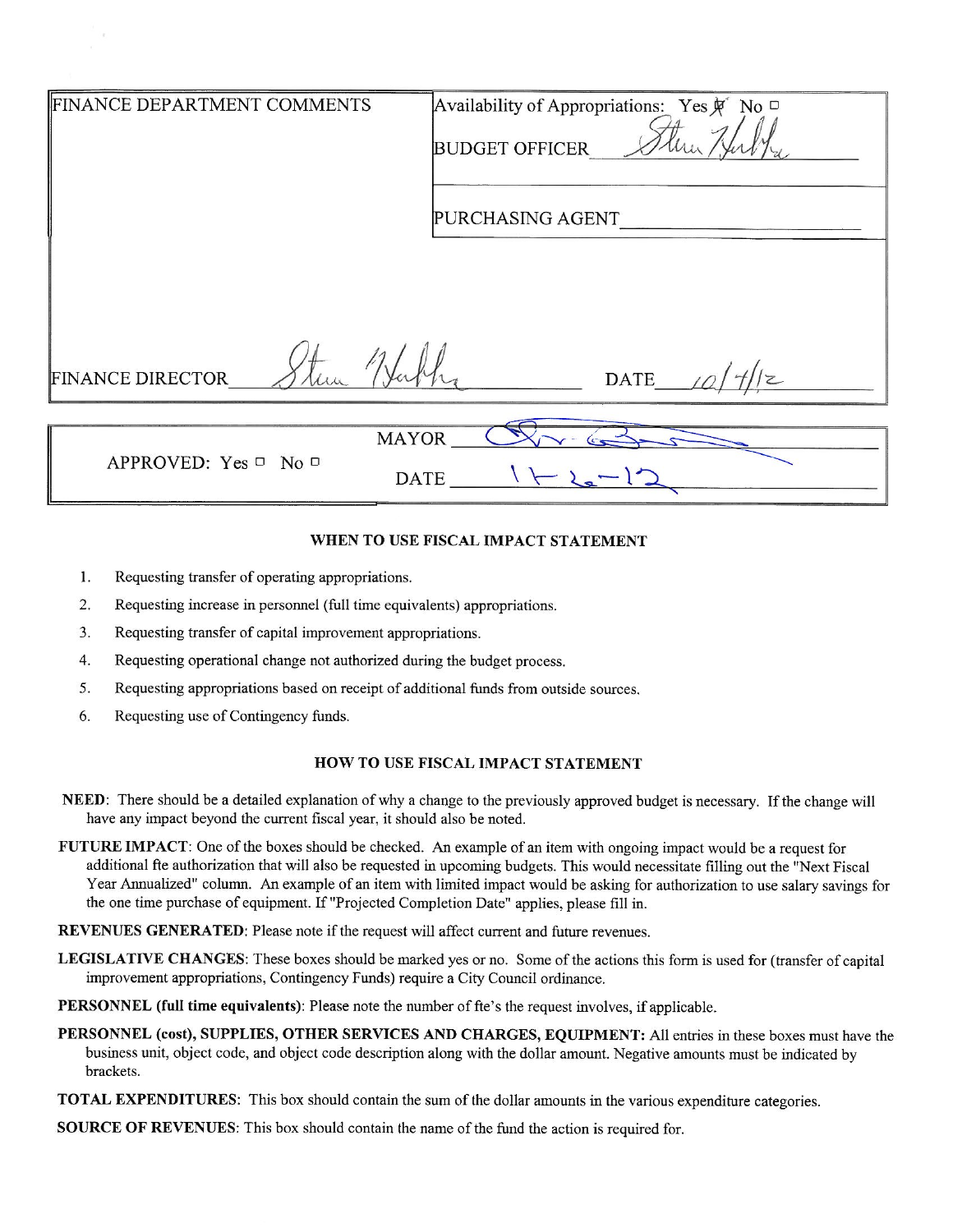

## **NEWS RELEASE**

**MAYOR CHRIS BEUTLER** lincoln.ne.gov

## **LINCOLN CITY LIBRARIES**

136 S. 14th Street, Lincoln, NE 68508, 402-441-8500

**FOR IMMEDIATE RELEASE:** November 7, 2012 **FOR MORE INFORMATION:** Barbara Hansen, Lincoln City Libraries, 402-441-8512

## **HOME SCHOOL FAMILIES INVITED TO "CURIOUS GEORGE" EVENT AT LIBRARY**

Families that home school their children are invited to a Lincoln City Libraries event Monday, November 19 in conjunction with the exhibit *The Wartime Escape: Margret and H.A. Rey's Journey from France.* The event is from 10:15 to11:45 a.m. at Bennett Martin Public Library, 136 S. 14th Street.

The free exhibit is on display through November 21. It tells how the creators of the "Curious George" series escaped from the Nazi invasion of Paris at the start of World War II. The Jewish couple stashed a few belongings and manuscripts in their knapsacks and bicycle baskets and fled Paris in June 1940, starting a five-month odyssey by bike, train and boat that would eventually bring them to the U.S. A month after their arrival, they received a new contract from Houghton Mifflin for "The Adventures of Fifi," later re-titled "The Adventures of Curious George," a series about an irrepressible brown monkey enjoyed by children for decades.

Families will be given a tour of the exhibit followed by a special Curious George storytime for preschoolers. Parents and older children may participate in a discussion of the book on which the exhibit is based, "The Journey that Saved Curious George: The True Wartime Escape of Margret and H.A. Rey."

Refreshments will be served. To register, call 402-441-8503.

The exhibit is being toured by ExhibitsUSA, a national program of Mid-America Arts Alliance. For more information on the exhibit and other events, visit lincolnlibraries.org or call 402-441- 8500.

- 30 -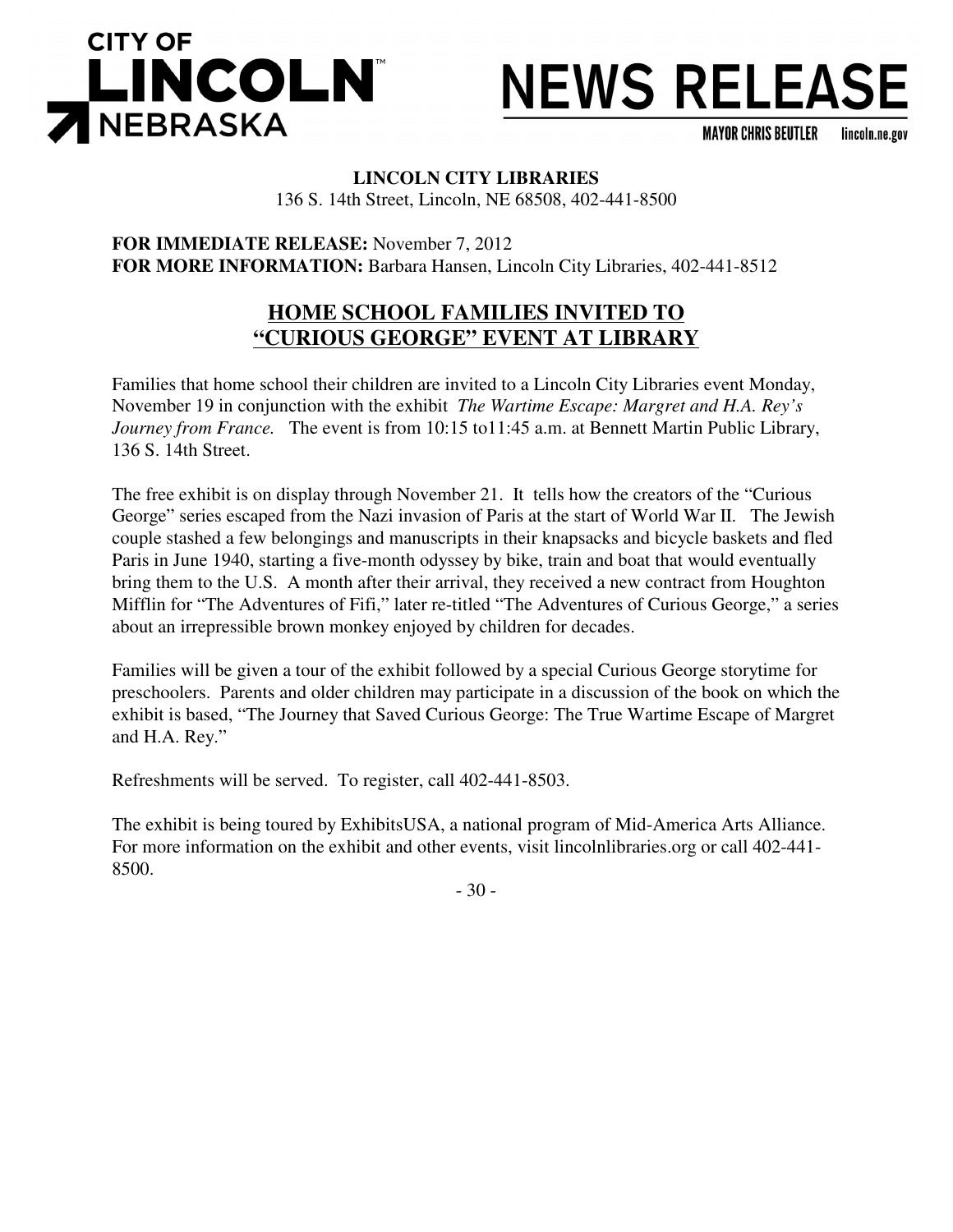

# **NEWS RELEASE**

**MAYOR CHRIS BEUTLER** lincoln.ne.gov

### **PUBLIC WORKS AND UTILITIES DEPARTMENT**

Engineering Services, 901 W. Bond, Suite 100, Lincoln, NE 68521, 402-441-7711

**FOR IMMEDIATE RELEASE:** November 7, 2012 **FOR MORE INFORMATION:** Holly Lionberger, Engineering Services, 402-326-0593

## **DESIGNS FOR WARLICK,14TH AND OLD CHENEY TO BE UNVEILED NOVEMBER 15**

The three traffic engineering firms participating in the City's design competition for the intersections of 14th Street, Warlick Boulevard and Old Cheney Road will unveil their work at a public open house Thursday, November 15. The meeting from 5 to 9 p.m. at Southwest High School, 7001 S. 14th Street, also will be the first opportunity for the City's selection committee to see the designs.

The firms have been working for three months on a design to improve traffic flow and safety in the area. The firms have already received more than 110 recommendations from area residents and property and business owners. The public is encouraged to provide feedback on each design to help the City's selection committee make its decision.

Miki Esposito, Director of the City Public Works and Utilities Department, said the intersections have an unusual configuration and have experienced traffic congestion and unsafe driving behaviors as well as a fatal accident. She said growth in southwest Lincoln is expected to increase motorist concerns about congestion and safety. This project marks the first time the City is using a design competition approach to address the challenges presented by the intersections.

"This is an exciting step forward for our City," Esposito said. "We strongly encourage the public to participate in the process and give us the feedback we need to help us reach the best possible decision to meet the long-term needs for Lincoln."

The competition approach included the use of a neutral third-party facilitator to help stimulate discussion among the project area stakeholders, City officials and the engineering firms before technical design work began in June. The facilitator also helped to ensure that all elements of the competition remained on a level playing field.

The firms have used the public comment and the City's design criteria to shape their proposals to meet the growing traffic demands in the area through the year 2040. The final design process will occur next year, and construction is anticipated to begin in the spring of 2014.

More information on the project is available at lincoln.ne.gov (keyword: Warlick). More information on the open houses is available by contacting Holly Lionberger, Public Works and Utilities, at 402-326-0593 or hlionberger@lincoln.ne.gov.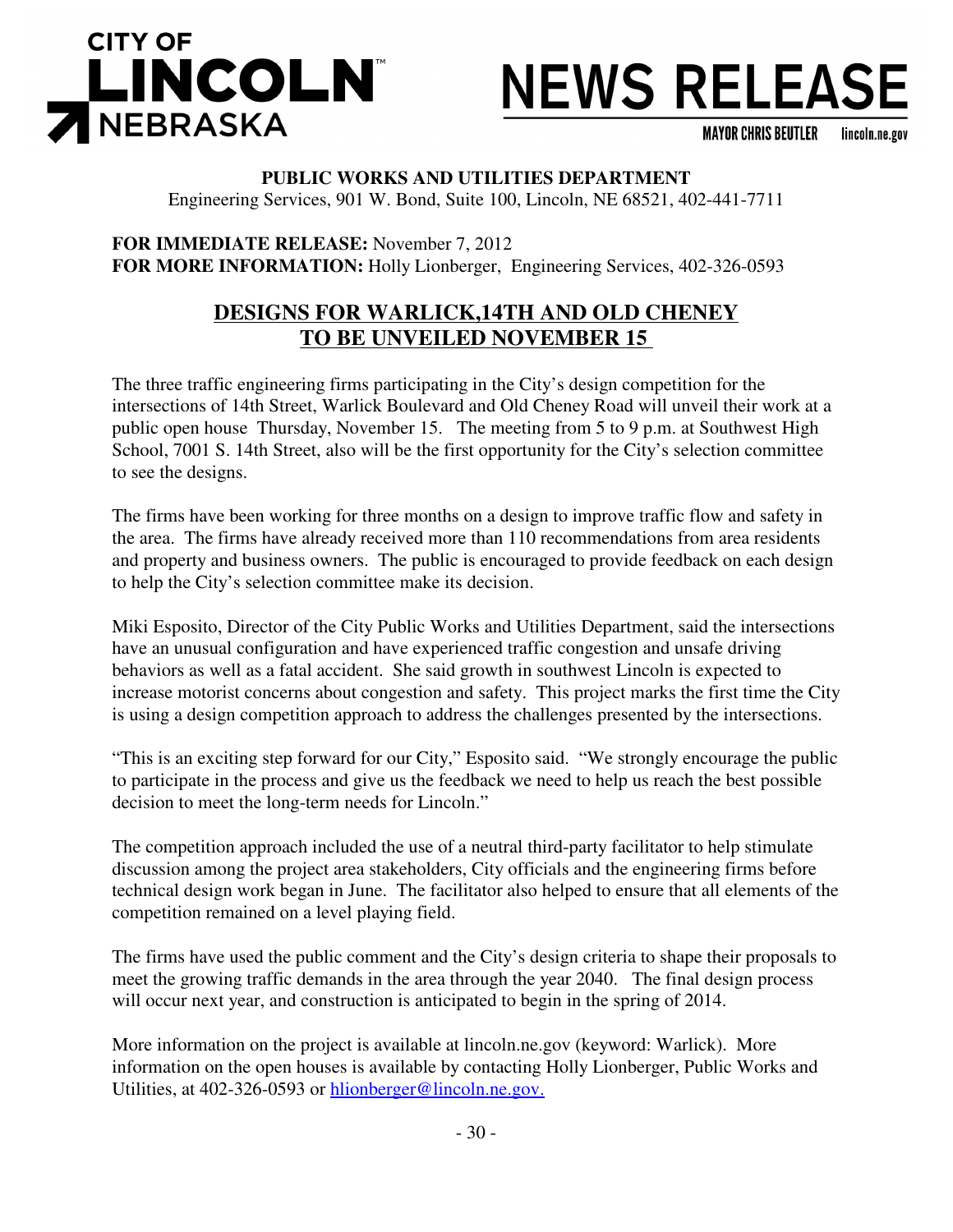



**MAYOR CHRIS BEUTLER** lincoln.ne.gov

## **OFFICE OF THE MAYOR**

555 South 10th Street, Lincoln, NE 68508, 402-441-7511

**DATE:** November 7, 2012 **FOR MORE INFORMATION:** Diane Gonzolas, Citizen Information Center, 402-441-7831

Mayor Chris Beutler and representatives of the Lincoln-Lancaster County Health Department will announce two new food safety initiatives at a news conference at **10 a.m. Thursday, November 8** in the **Mayor's Conference Room, third floor of the County-City Building, 555 S. 10th St.**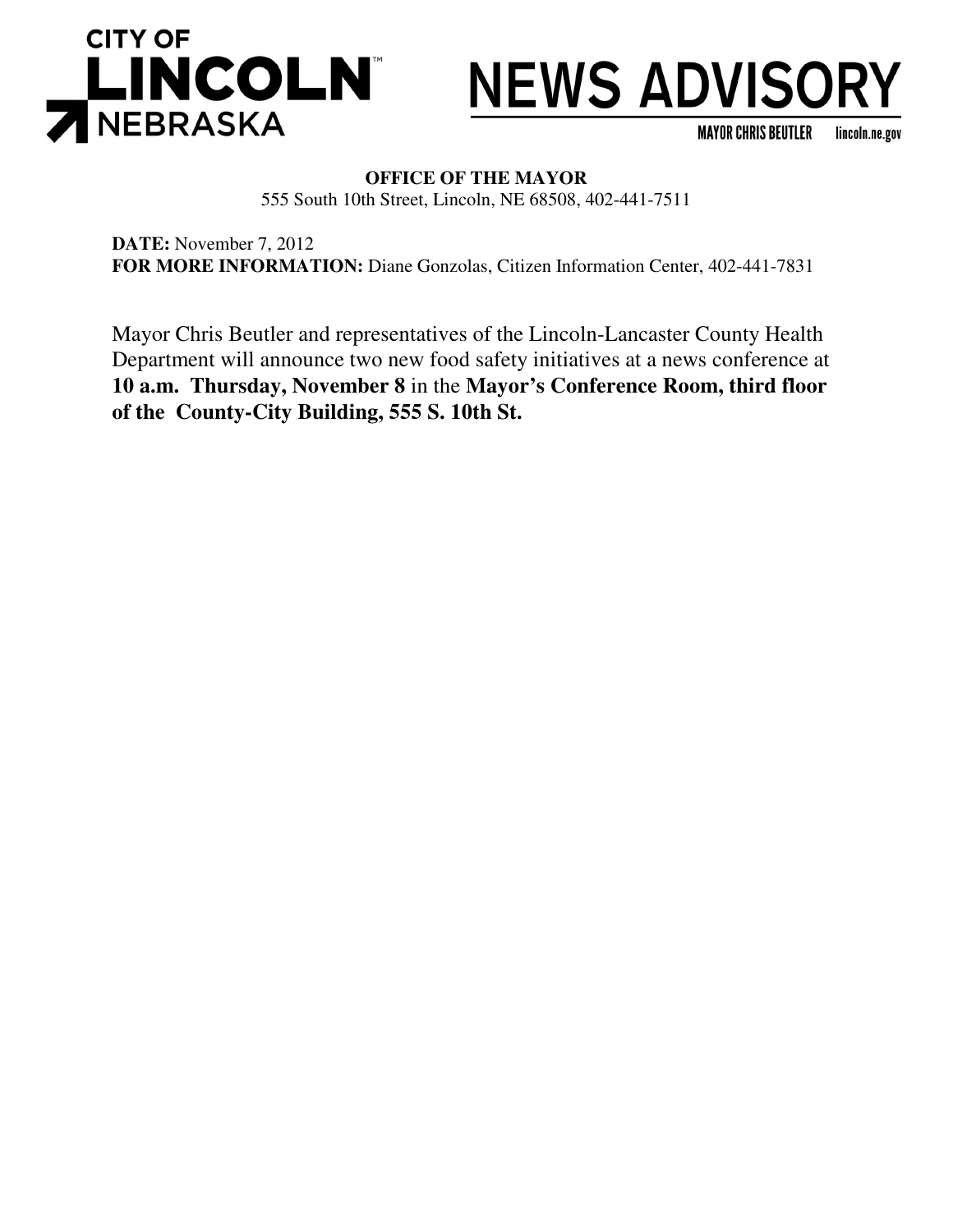

## **NEWS RELEASE**

**MAYOR CHRIS BEUTLER** lincoln.ne.gov

## **OFFICE OF THE MAYOR**

555 S. 10th Street, Lincoln, NE 68508, 402-441-7511

**FOR IMMEDIATE RELEASE:** November 8, 2012 **FOR MORE INFORMATION:** Scott Holmes, Environmental Public Health, 402-441-8634 Joyce Jensen, Food Safety Program, 402-441-8033

## **NEW FOOD SAFETY INITIATIVES TO BENEFIT FOOD ESTABLISHMENTS AND PUBLIC**

Lincoln Mayor Chris Beutler today announced two new initiatives to improve food safety in the community:

- The public now has online access to current food inspection reports for those local establishments that have been issued Food Enforcement Notices for high-risk violations.
- The Lincoln-Lancaster County Health Department (LLCHD) has received a five-year, \$350,000 grant from the U.S. Food and Drug Administration (FDA) to reduce foodborne illness originating from retail food establishments.

The public can access the food inspection reports at lincoln.ne.gov (keyword: food inspection). Reports will only be available if an establishment has received a Food Enforcement Notice in the last three years.

"The vast majority of our local food establishments do an outstanding job of serving our community," Mayor Beutler said. "But when enforcement actions are necessary, it's important that the public have access to this information. This is an excellent use of technology to help protect the health of our residents and visitors."

The FDA grant will enable LLCHD to hire a Retail Food Safety Consultant to coordinate a local Food Managers for Excellence Task Force. Task force members will help identify barriers that prohibit staff and owners from using safe food practices. The task force will then use that information to develop strategies to improve food safety practices in local retail food establishments.

"The Food Managers for Excellence Task Force will identify how implementing the best food safety practices can become the easy and smart thing to do," said Joyce Jensen, Food Safety Program Supervisor for the LLCHD. "This grant allows us to offer a Retail Food Safety Consultation Service that will help owners and staff provide the highest level of food safety to the public."

**- more -**

#### **Food Safety**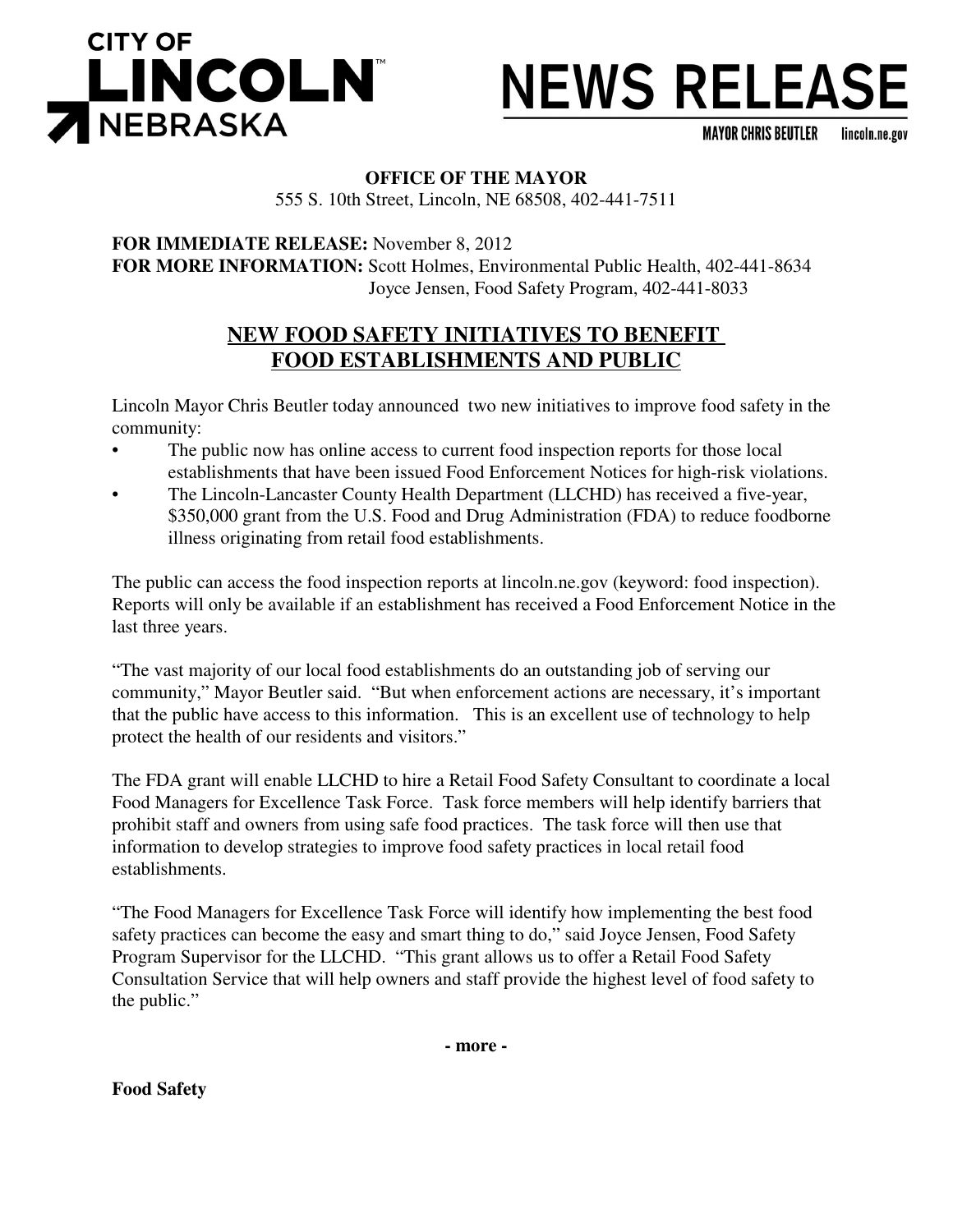**November 8, 2012 Page Two**

Jensen said the Retail Food Safety Consultant also will provide on-site consultation to managers in poorer performing retail food establishments. The consultant will help establishments put into practice actions to address FDA's five key risk factors for foodborne illness: food from unsafe sources; poor personal hygiene; inadequate cooking; improper holding of food (time and temperature); and contaminated food surfaces and equipment.

Mayor Beutler said LLCHD's Food Safety Program is already recognized nationally as a leader in promoting food safety and protecting people from foodborne illness. More information on the program is available at lincoln.ne.gov (keyword: food safety).

 $-30-$